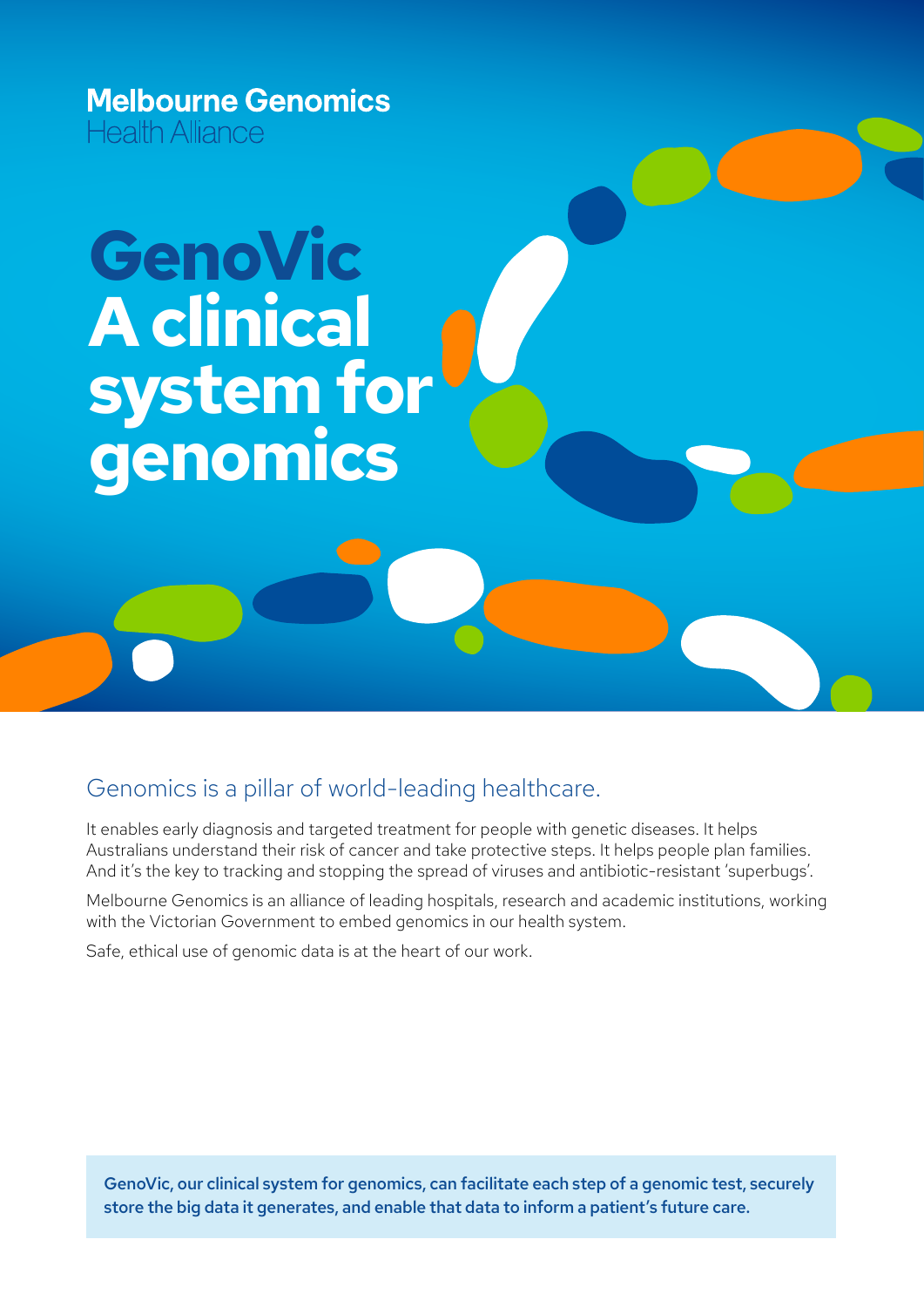### **The value of genomic data**

The ultimate promise of genomics is precision medicine: healthcare informed by our genetics, tailored to our environment and lifestyle, and guided by research insights from around the world.

For this to happen, a person's genome – and the results of previous genomic investigations – must be accessible to authorised medical providers, across that person's lifetime.

Genomics will generate between 2 and 40 billion gigabytes of data in the next 10 years, according to the UK's National Human Genome Institute.1 According to KPMG International, driving value from genomics will require finding a secure way to store and analyse genomic data at scale.<sup>2</sup>

### **The challenge of managing genomic data**

In Australia, the data generated from a genomic test is usually held by the lab that performs the test, in a format and system specific to that lab. It is difficult for clinical genomic data to be securely shared, or considered alongside other health datasets.

Furthermore, the genomic test itself requires multiple steps and tools. Large amounts of data must be transferred between these tools in a consistent way.

A shared clinical system for genomics solves these problems. It enables multiple medical laboratories to store, access and analyse genomic data: facilitating a lifetime of precision healthcare for patients, and fuelling research breakthroughs.



GenoVic was cited as an exemplar clinical system in the National Blueprint for Genomic Information Management.3

- 1. National Human Genome Research Institute, Fact Sheet: Genomic Data Science [https://www.genome.gov/about-genomics/](https://www.genome.gov/about-genomics/fact-sheets/Genomic-Data-Science) [fact-sheets/Genomic-Data-Science](https://www.genome.gov/about-genomics/fact-sheets/Genomic-Data-Science)
- 2. KMPG International (2019), *Driving value from genomics in Life Sciences* [https://assets.kpmg/content/dam/kpmg/xx/](https://assets.kpmg/content/dam/kpmg/xx/pdf/2019/02/driving-value-from-genomics-in-life-sciences.pdf)
	- [pdf/2019/02/driving-value-from-genomics-in-life-sciences.pdf](https://assets.kpmg/content/dam/kpmg/xx/pdf/2019/02/driving-value-from-genomics-in-life-sciences.pdf)
- 3. Queensland Health on behalf of the Australian Health Ministers' Advisory Council (2020): *Blueprint for a National Approach to Genomic Information Management.*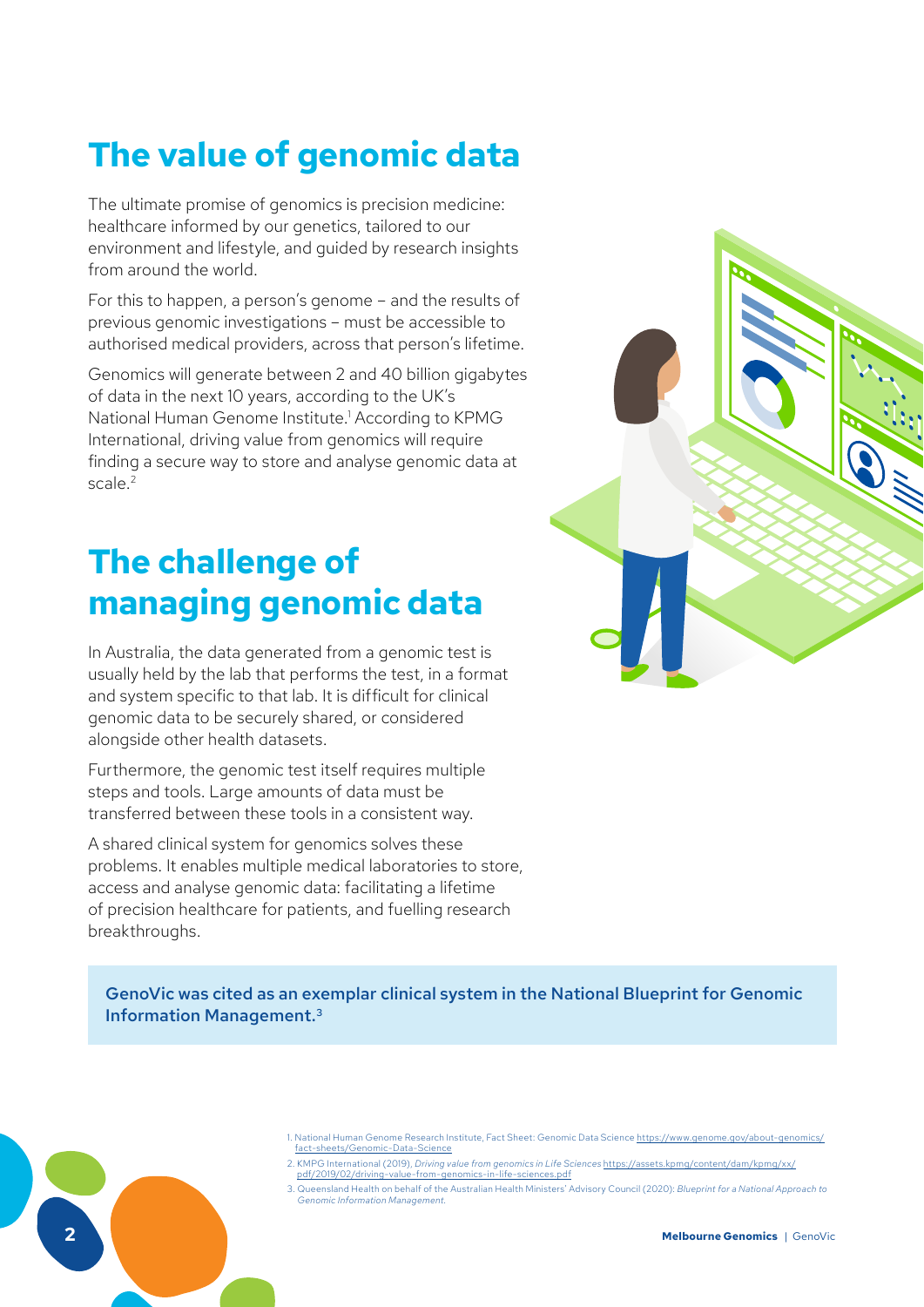### **Building GenoVic**

From 2013-2020, Melbourne Genomics member laboratories conducted thousands of tests to establish the clinical utility of genomics.

At the time, there were no clinical-grade systems to support the end-to-end workflow of a genomic test. So we built one together.

Our system, GenoVic, combines purpose-built bioinformatics pipelines and a variant curation tool with the best testing products on the market – all orchestrated through a unique workflow system.

Five laboratories now use GenoVic to perform NATA-accredited genomic tests. This includes testing for inherited conditions and cancer.

### **How GenoVic works**

GenoVic's unique design makes it simpler for laboratories to perform accredited genomic tests, and securely store clinical data.



It's designed for **clinical genomic testing**, with health data standards and high security.



It's **flexible** enough to accommodate multiple different workflows.



It's a platform for **multiple bestof-breed analytics tools** that can be added or removed as needed.



Its **workflow engine** makes a complex test straightforward.



The big data from genomic tests is managed **securely in the cloud**.



It's designed for **interoperability** with other health data systems, opening the door to precision medicine.

Visit **melbournegenomics.org.au** for detailed information on using GenoVic.